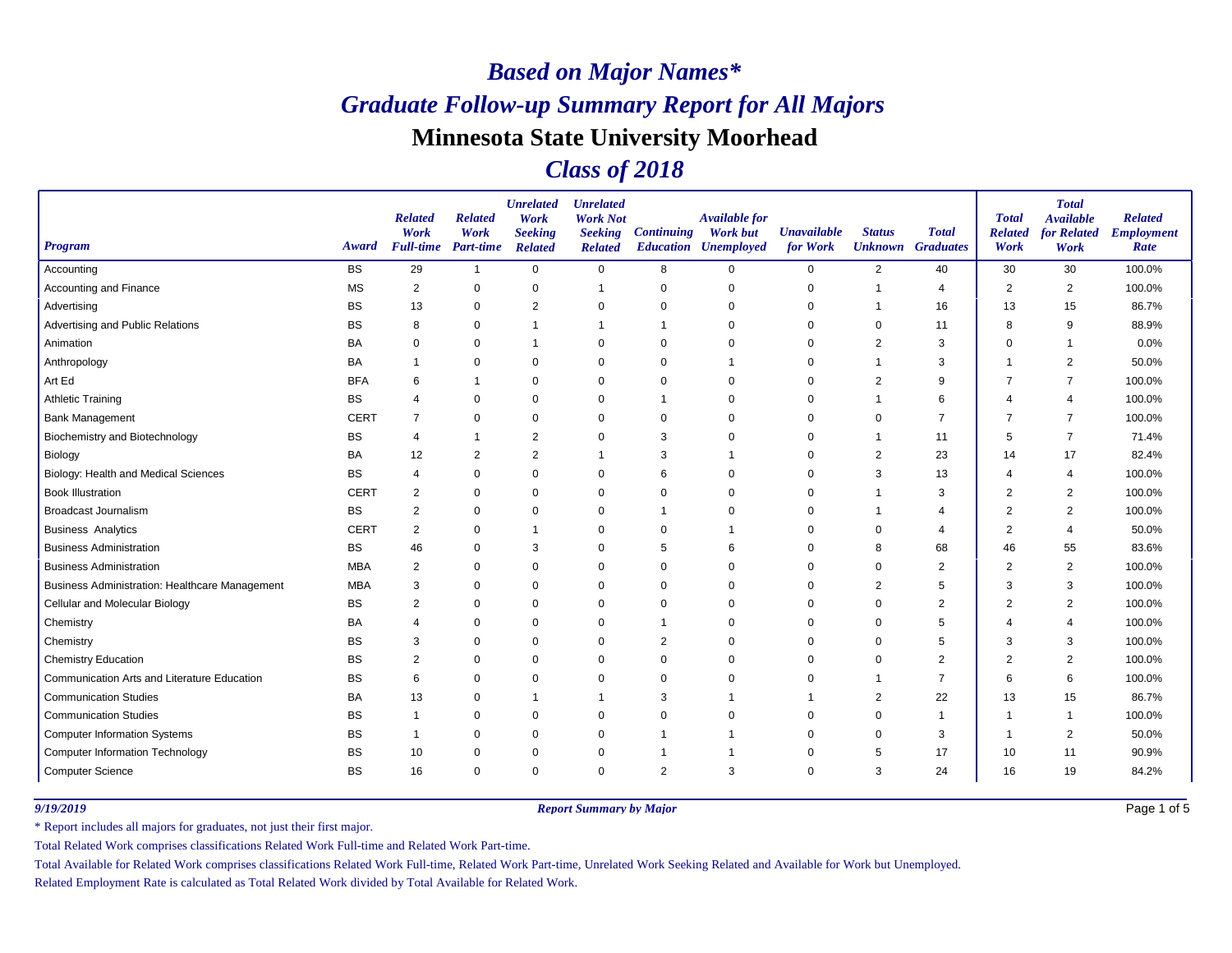### *Class of 2018*

| <b>Program</b>                           | Award       | <b>Related</b><br>Work<br><b>Full-time</b> Part-time | <b>Related</b><br>Work | <b>Unrelated</b><br>Work<br><b>Seeking</b><br><b>Related</b> | <b>Unrelated</b><br><b>Work Not</b><br><b>Seeking</b><br><b>Related</b> | <b>Continuing</b> | <b>Available for</b><br><b>Work but</b><br><b>Education Unemployed</b> | <b>Unavailable</b><br>for Work | <b>Status</b>  | <b>Total</b><br><b>Unknown</b> Graduates | <b>Total</b><br><b>Related</b><br>Work | <b>Total</b><br><b>Available</b><br>for Related<br>Work | <b>Related</b><br><b>Employment</b><br>Rate |
|------------------------------------------|-------------|------------------------------------------------------|------------------------|--------------------------------------------------------------|-------------------------------------------------------------------------|-------------------|------------------------------------------------------------------------|--------------------------------|----------------|------------------------------------------|----------------------------------------|---------------------------------------------------------|---------------------------------------------|
| <b>Construction Management</b>           | <b>BS</b>   | 18                                                   | $\mathbf 0$            | $\mathbf 0$                                                  | $\mathbf 0$                                                             | $\overline{2}$    | $\Omega$                                                               | 0                              | 0              | 20                                       | 18                                     | 18                                                      | 100.0%                                      |
| Corporate Financial Management           | <b>CERT</b> | 3                                                    | $\mathbf 0$            | $\mathbf 0$                                                  | $\mathbf 0$                                                             | 0                 | $\Omega$                                                               | 0                              | $\overline{1}$ | $\overline{4}$                           | 3                                      | 3                                                       | 100.0%                                      |
| Counseling                               | <b>MS</b>   | 19                                                   | 0                      | $\mathbf 0$                                                  | 0                                                                       |                   | $\Omega$                                                               | 0                              | 3              | 23                                       | 19                                     | 19                                                      | 100.0%                                      |
| <b>Criminal Justice</b>                  | BA          | 18                                                   |                        | $\overline{2}$                                               | $\mathbf 0$                                                             | 5                 | $\overline{2}$                                                         | 0                              | 12             | 40                                       | 19                                     | 23                                                      | 82.6%                                       |
| Curriculum and Instruction               | <b>MS</b>   | 57                                                   | $\overline{1}$         | 0                                                            | $\mathbf 0$                                                             | $\Omega$          |                                                                        | 0                              | 6              | 65                                       | 58                                     | 59                                                      | 98.3%                                       |
| <b>Customer Relationship Management</b>  | <b>CERT</b> | 8                                                    | $\mathbf 0$            | $\mathbf 0$                                                  | $\mathbf 1$                                                             |                   |                                                                        | 0                              | -1             | 12                                       | 8                                      | 9                                                       | 88.9%                                       |
| Developmental Adapted Physical Education | <b>CERT</b> | 3                                                    | 0                      | $\mathbf 0$                                                  | 0                                                                       | $\Omega$          | $\Omega$                                                               | 0                              |                | $\overline{4}$                           | 3                                      | 3                                                       | 100.0%                                      |
| Documentary Journalism                   | BS          | $\pmb{0}$                                            | $\pmb{0}$              | $\overline{1}$                                               | 0                                                                       | 0                 | $\Omega$                                                               | 0                              | $\Omega$       | -1                                       | $\Omega$                               | -1                                                      | 0.0%                                        |
| <b>Early Childhood Education</b>         | <b>BS</b>   | 20                                                   | 3                      | 3                                                            | -1                                                                      |                   | $\Omega$                                                               | $\Omega$                       | 2              | 30                                       | 23                                     | 26                                                      | 88.5%                                       |
| Early Childhood Education -Non-Licensure | BA          | 1                                                    | $\mathbf 0$            | $\mathbf 0$                                                  | $\mathbf 0$                                                             | $\Omega$          | $\Omega$                                                               | 0                              |                | $\overline{c}$                           |                                        | $\overline{1}$                                          | 100.0%                                      |
| <b>Earth Science Education</b>           | <b>BS</b>   | 0                                                    |                        | 0                                                            | 0                                                                       | 0                 | $\Omega$                                                               | 0                              | $\Omega$       |                                          |                                        | -1                                                      | 100.0%                                      |
| <b>East Asian Studies</b>                | BA          |                                                      | $\mathbf 0$            | $\mathbf 0$                                                  | $\mathbf 0$                                                             | $\mathbf 0$       | $\Omega$                                                               | 0                              | $\mathbf 0$    |                                          |                                        |                                                         | 100.0%                                      |
| Ecology and Evolutionary Biology         | <b>BS</b>   | $\overline{2}$                                       |                        | 3                                                            | $\Omega$                                                                | $\Omega$          |                                                                        | 0                              | $\Omega$       | $\overline{7}$                           | 3                                      | $\overline{7}$                                          | 42.9%                                       |
| Economics                                | BA          | 6                                                    |                        | $\mathbf 0$                                                  | -1                                                                      | $\overline{a}$    | $\Omega$                                                               | 0                              |                | 11                                       | 7                                      | $\overline{7}$                                          | 100.0%                                      |
| <b>Educational Leadership</b>            | <b>MS</b>   | 37                                                   |                        | $\mathbf 0$                                                  | 0                                                                       | 0                 |                                                                        | 0                              | 5              | 44                                       | 38                                     | 39                                                      | 97.4%                                       |
| <b>Educational Leadership</b>            | <b>SPEC</b> | 10                                                   | $\mathbf 0$            | $\mathbf 0$                                                  | $\mathbf 0$                                                             | $\Omega$          | $\Omega$                                                               | $\Omega$                       | $\Omega$       | 10                                       | 10                                     | 10                                                      | 100.0%                                      |
| <b>Elementary Inclusive Education</b>    | <b>BS</b>   | 69                                                   | 8                      | $\overline{2}$                                               | 0                                                                       | 0                 | 3                                                                      | 1                              | 9              | 92                                       | 77                                     | 82                                                      | 93.9%                                       |
| English                                  | BA          | $\overline{7}$                                       | $\pmb{0}$              | $\mathbf{1}$                                                 | 0                                                                       | 5                 |                                                                        | 0                              | 3              | 17                                       | 7                                      | 9                                                       | 77.8%                                       |
| <b>English and Mass Communications</b>   | BA          | 3                                                    | $\mathbf 0$            | $\mathbf 0$                                                  | $\mathbf 0$                                                             | $\Omega$          | $\Omega$                                                               | 0                              | $\Omega$       | 3                                        | 3                                      | 3                                                       | 100.0%                                      |
| Entertainment Industries and Technology  | <b>BS</b>   | 1                                                    | 0                      | 0                                                            | 0                                                                       | $\Omega$          | $\Omega$                                                               | 0                              |                | 2                                        |                                        | $\overline{1}$                                          | 100.0%                                      |
| Entrepreneurship                         | <b>CERT</b> | $\overline{1}$                                       | $\mathbf 0$            | $\mathbf 0$                                                  | 0                                                                       | 0                 | $\Omega$                                                               | 0                              |                |                                          |                                        | -1                                                      | 100.0%                                      |
| <b>Exercise Science</b>                  | <b>BS</b>   | 12                                                   | $\overline{4}$         | $\mathbf 1$                                                  |                                                                         |                   | 5                                                                      | $\Omega$                       |                | 37                                       | 16                                     | 22                                                      | 72.7%                                       |
| Film Production                          | BA          | 11                                                   | 2                      | $\overline{4}$                                               | -1                                                                      | 1                 | $\Omega$                                                               | 0                              | 4              | 23                                       | 13                                     | 17                                                      | 76.5%                                       |
| Finance                                  | <b>BS</b>   | 11                                                   | 0                      | 0                                                            | 0                                                                       | 2                 | $\Omega$                                                               | 0                              | 3              | 16                                       | 11                                     | 11                                                      | 100.0%                                      |
| Geographic Information Science           | <b>CERT</b> | $\mathbf{1}$                                         |                        | 3                                                            |                                                                         | $\Omega$          |                                                                        | 0                              |                | 8                                        | $\overline{2}$                         | 6                                                       | 33.3%                                       |
| Geosciences                              | <b>BS</b>   | 3                                                    | 0                      | $\overline{2}$                                               | 0                                                                       | 0                 | $\Omega$                                                               | 0                              |                | 6                                        | 3                                      | 5                                                       | 60.0%                                       |
| Gerontology                              | BA          |                                                      |                        | $\mathbf 1$                                                  | 0                                                                       | 0                 | $\Omega$                                                               | 0                              | $\Omega$       | 3                                        |                                        | 3                                                       | 66.7%                                       |
| <b>Graphic Communications</b>            | <b>BA</b>   | $\overline{2}$                                       | $\mathbf 0$            | -1                                                           | $\mathbf 0$                                                             | $\Omega$          | $\Omega$                                                               | $\Omega$                       | 3              | 6                                        | $\overline{2}$                         | 3                                                       | 66.7%                                       |

*9/19/2019 Report Summary by Major*

Page 2 of 5

\* Report includes all majors for graduates, not just their first major.

Total Related Work comprises classifications Related Work Full-time and Related Work Part-time.

Total Available for Related Work comprises classifications Related Work Full-time, Related Work Part-time, Unrelated Work Seeking Related and Available for Work but Unemployed.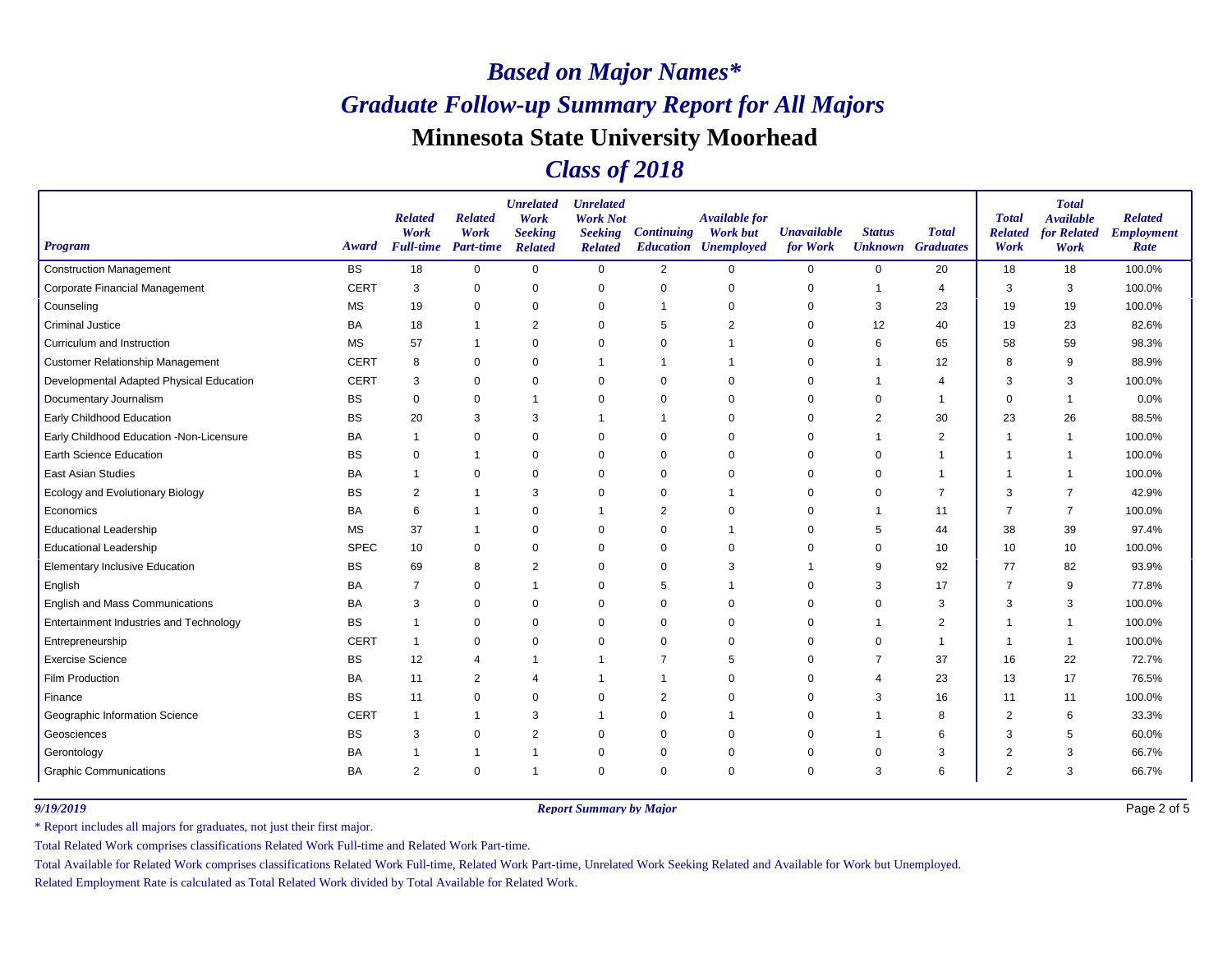### *Class of 2018*

| <b>Program</b>                                            | Award       | <b>Related</b><br>Work<br><b>Full-time</b> | <b>Related</b><br>Work<br>Part-time | <b>Unrelated</b><br>Work<br><b>Seeking</b><br><b>Related</b> | <b>Unrelated</b><br><b>Work Not</b><br><b>Seeking</b><br><b>Related</b> | <b>Continuing</b> | <b>Available for</b><br><b>Work but</b><br><b>Education Unemployed</b> | <b>Unavailable</b><br>for Work | <b>Status</b><br><b>Unknown</b> Graduates | <b>Total</b>   | <b>Total</b><br><b>Related</b><br>Work | <b>Total</b><br><b>Available</b><br>for Related<br>Work | <b>Related</b><br><b>Employment</b><br>Rate |
|-----------------------------------------------------------|-------------|--------------------------------------------|-------------------------------------|--------------------------------------------------------------|-------------------------------------------------------------------------|-------------------|------------------------------------------------------------------------|--------------------------------|-------------------------------------------|----------------|----------------------------------------|---------------------------------------------------------|---------------------------------------------|
| <b>Graphic Communications</b>                             | <b>BS</b>   | 3                                          | $\mathbf 0$                         | $\mathbf{1}$                                                 | $\mathbf 0$                                                             | $\mathbf 0$       | $\Omega$                                                               | $\mathbf 0$                    | $\mathbf 0$                               | $\overline{4}$ | 3                                      | $\overline{4}$                                          | 75.0%                                       |
| <b>Graphic Design</b>                                     | <b>BFA</b>  | 14                                         | 0                                   | $\mathbf 1$                                                  | $\mathbf 0$                                                             | $\mathbf 0$       | 3                                                                      | $\mathbf 0$                    | $\mathbf 0$                               | 18             | 14                                     | 18                                                      | 77.8%                                       |
| <b>Health Education</b>                                   | <b>BS</b>   | 5                                          | 0                                   | $\mathbf 0$                                                  | -1                                                                      | $\mathbf 0$       | $\mathbf 0$                                                            | $\mathbf 0$                    | 1                                         | 7              | 5                                      | 5                                                       | 100.0%                                      |
| Health Services Administration                            | <b>BS</b>   | 8                                          | $\Omega$                            | $\overline{1}$                                               | $\mathbf 0$                                                             | -1                | 1                                                                      | 0                              | 3                                         | 14             | 8                                      | 10                                                      | 80.0%                                       |
| Healthcare Administration                                 | <b>MHA</b>  | 14                                         |                                     | $\mathbf 0$                                                  | 0                                                                       | $\mathbf 0$       | $\Omega$                                                               | 0                              | 1                                         | 16             | 15                                     | 15                                                      | 100.0%                                      |
| History                                                   | <b>BA</b>   | 3                                          |                                     | $\mathbf 0$                                                  | 0                                                                       | $\mathbf{1}$      | $\mathbf 0$                                                            | $\mathbf 0$                    | 1                                         | 6              | 4                                      | $\overline{4}$                                          | 100.0%                                      |
| Human Resources Strategic Business Partner                | <b>CERT</b> | $\overline{1}$                             | $\mathbf 0$                         | $\Omega$                                                     | $\mathbf 0$                                                             | $\mathbf 0$       | $\Omega$                                                               | 0                              | 0                                         |                | $\overline{1}$                         | -1                                                      | 100.0%                                      |
| <b>International Studies</b>                              | BA          | $\overline{1}$                             | $\mathbf 0$                         | $\mathbf 1$                                                  | 0                                                                       | $\mathbf 0$       | $\Omega$                                                               | 0                              | 1                                         | 3              | -1                                     | $\overline{2}$                                          | 50.0%                                       |
| <b>International Studies</b>                              | <b>BS</b>   | $\overline{2}$                             | $\mathbf 0$                         | $\Omega$                                                     | 0                                                                       | $\mathbf 0$       | $\mathbf 0$                                                            | $\mathbf 0$                    | 1                                         | 3              | $\overline{2}$                         | $\overline{2}$                                          | 100.0%                                      |
| Investment Management                                     | <b>CERT</b> | 5                                          | $\Omega$                            | $\Omega$                                                     | $\mathbf 0$                                                             | $\mathbf 0$       | $\Omega$                                                               | $\Omega$                       | $\Omega$                                  | 5              | 5                                      | 5                                                       | 100.0%                                      |
| Jazz Studies                                              | <b>BMUS</b> | $\mathbf 0$                                | $\mathbf 0$                         | $\mathbf 0$                                                  | 0                                                                       | $\mathbf 0$       | 1                                                                      | 0                              | 0                                         | -1             | $\Omega$                               | $\overline{\mathbf{1}}$                                 | 0.0%                                        |
| Lean - Quality Management                                 | <b>CERT</b> | 12                                         | $\mathbf 0$                         | $\mathbf 1$                                                  | -1                                                                      | $\mathbf{1}$      | $\mathbf 0$                                                            | $\mathbf 0$                    | 1                                         | 16             | 12                                     | 13                                                      | 92.3%                                       |
| <b>Liberal Arts</b>                                       | AA          | $\overline{2}$                             | $\mathbf 0$                         | $\Omega$                                                     | $\mathbf 0$                                                             | 3                 | $\Omega$                                                               | $\mathbf 0$                    | 3                                         | 8              | $\overline{2}$                         | $\overline{2}$                                          | 100.0%                                      |
| <b>Liberal Arts</b>                                       | <b>MLA</b>  | 0                                          | $\mathbf 0$                         | $\mathbf 0$                                                  | 0                                                                       | $\mathbf 0$       | $\mathbf 0$                                                            | 0                              | 1                                         | -1             | $\Omega$                               | $\mathbf 0$                                             | 0.0%                                        |
| Life Science Education                                    | <b>BS</b>   | 6                                          | 0                                   | 0                                                            | $\mathbf 0$                                                             | $\mathbf{1}$      | 1                                                                      | $\mathbf 0$                    | 0                                         | 8              | 6                                      | 7                                                       | 85.7%                                       |
| <b>Mass Communications</b>                                | <b>BS</b>   | -1                                         | 2                                   | $\mathbf 1$                                                  | $\mathbf 0$                                                             | $\mathbf 0$       | $\Omega$                                                               | 0                              | 0                                         | 4              | 3                                      | $\overline{4}$                                          | 75.0%                                       |
| Mathematics                                               | BA          | 4                                          | $\mathbf 0$                         | $\Omega$                                                     | $\Omega$                                                                | $\mathbf 1$       | $\Omega$                                                               | 0                              | $\Omega$                                  | 5              | 4                                      | $\overline{4}$                                          | 100.0%                                      |
| Mathematics                                               | <b>BS</b>   | $\mathbf 1$                                | $\mathbf 0$                         | $\mathbf 1$                                                  | -1                                                                      | $\mathbf{1}$      | $\Omega$                                                               | $\mathbf 0$                    | 1                                         | 5              | $\overline{1}$                         | $\overline{2}$                                          | 50.0%                                       |
| Mathematics Education                                     | <b>BS</b>   | 6                                          |                                     | $\Omega$                                                     | $\Omega$                                                                | $\overline{0}$    | $\Omega$                                                               | $\Omega$                       | $\Omega$                                  | $\overline{7}$ | $\overline{7}$                         | $\overline{7}$                                          | 100.0%                                      |
| Mathematics: Actuarial Science                            | <b>BS</b>   | $\overline{4}$                             | $\mathbf 0$                         | $\mathbf 0$                                                  | 0                                                                       | $\mathbf 0$       | $\Omega$                                                               | 0                              | 1                                         | 5              | 4                                      | $\overline{4}$                                          | 100.0%                                      |
| Multimedia Journalism                                     | <b>BS</b>   | 4                                          |                                     | $\overline{2}$                                               | $\mathbf 0$                                                             | $\mathbf 0$       | $\mathbf 0$                                                            | $\mathbf 0$                    | 0                                         | $\overline{7}$ | 5                                      | 7                                                       | 71.4%                                       |
| Music Education                                           | <b>BS</b>   | 3                                          | $\overline{2}$                      | $\overline{2}$                                               | $\mathbf 0$                                                             | $\overline{0}$    | $\Omega$                                                               | $\Omega$                       | 1                                         | 8              | 5                                      | $\overline{7}$                                          | 71.4%                                       |
| Music Industry                                            | <b>BMUS</b> | 5                                          | 4                                   | $\mathbf 1$                                                  | 0                                                                       | $\mathbf 0$       | $\Omega$                                                               | 0                              | 0                                         | 10             | 9                                      | 10                                                      | 90.0%                                       |
| Nurse Administrator and Organizational Systems Leadership | GC          | $\overline{1}$                             | $\mathbf 0$                         | $\mathbf 0$                                                  | 0                                                                       | 0                 | $\Omega$                                                               | $\mathbf 0$                    | 0                                         | -1             | $\overline{\phantom{a}}$               | $\overline{\mathbf{1}}$                                 | 100.0%                                      |
| Nursing                                                   | <b>BSN</b>  | 39                                         | $\overline{7}$                      | $\mathbf 0$                                                  | $\mathbf 0$                                                             | 4                 | $\Omega$                                                               | $\mathbf 0$                    | 22                                        | 72             | 46                                     | 46                                                      | 100.0%                                      |
| Nursing                                                   | <b>MS</b>   | 6                                          | $\mathbf 0$                         | $\mathbf 0$                                                  | 0                                                                       | $\Omega$          | $\Omega$                                                               | 0                              | 4                                         | 10             | 6                                      | 6                                                       | 100.0%                                      |
| <b>Operations Management</b>                              | <b>BS</b>   | 20                                         | 0                                   | -1                                                           | $\mathbf 0$                                                             | $\mathbf 0$       | 1                                                                      | $\mathbf 0$                    | 3                                         | 25             | 20                                     | 22                                                      | 90.9%                                       |
| Paralegal                                                 | <b>BS</b>   | 6                                          | $\Omega$                            | $\overline{1}$                                               | $\Omega$                                                                | $\mathbf 0$       | $\Omega$                                                               | $\Omega$                       | $\overline{2}$                            | 9              | 6                                      | $\overline{7}$                                          | 85.7%                                       |

*9/19/2019 Report Summary by Major*

Page 3 of 5

\* Report includes all majors for graduates, not just their first major.

Total Related Work comprises classifications Related Work Full-time and Related Work Part-time.

Total Available for Related Work comprises classifications Related Work Full-time, Related Work Part-time, Unrelated Work Seeking Related and Available for Work but Unemployed.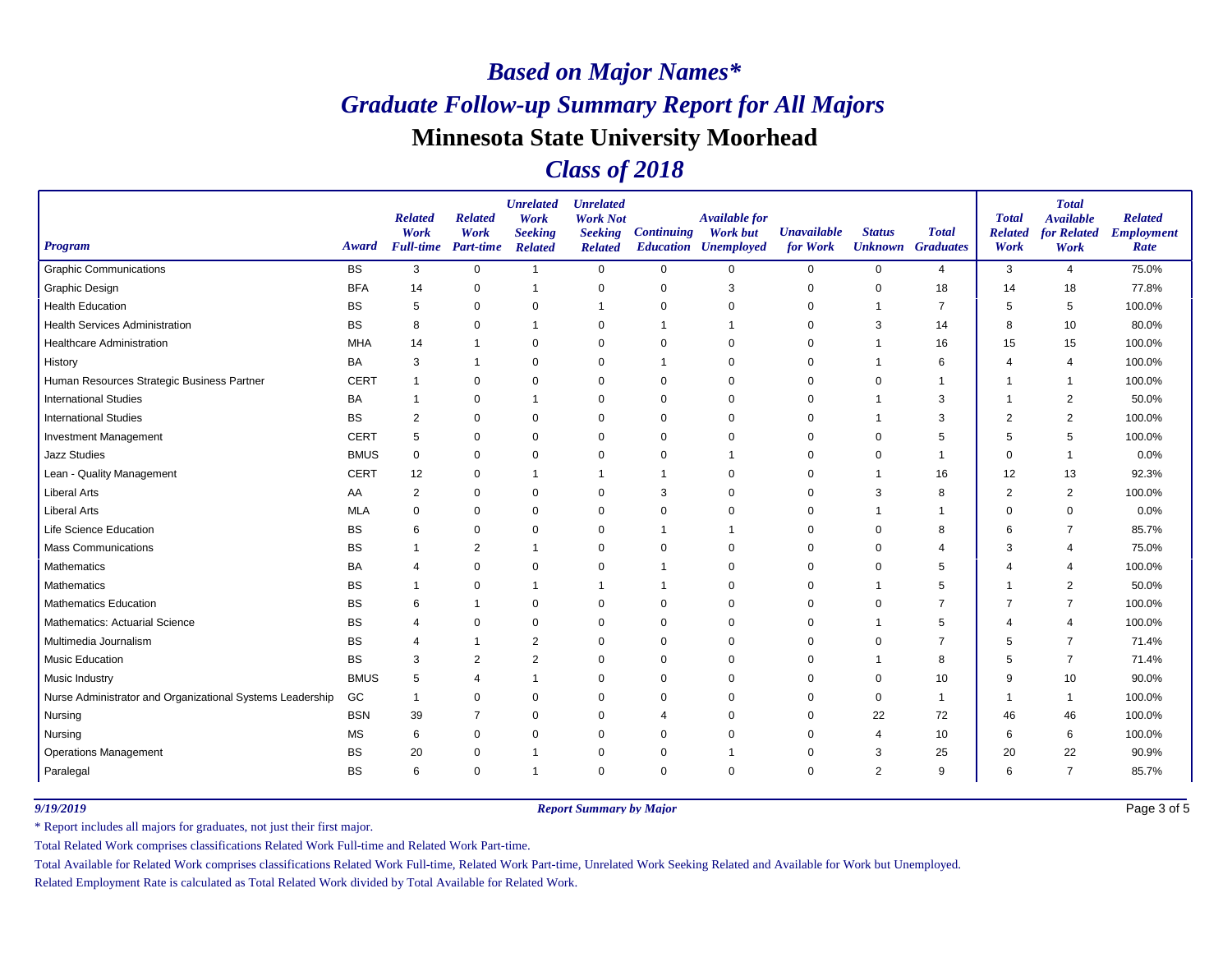### *Class of 2018*

| <b>Program</b>                    | Award       | <b>Related</b><br>Work<br><b>Full-time</b> | <b>Related</b><br>Work<br>Part-time | <b>Unrelated</b><br>Work<br><b>Seeking</b><br><b>Related</b> | <b>Unrelated</b><br><b>Work Not</b><br><b>Seeking</b><br><b>Related</b> | <b>Continuing</b> | <b>Available for</b><br><b>Work but</b><br><b>Education Unemployed</b> | <b>Unavailable</b><br>for Work | <b>Status</b><br><b>Unknown</b> Graduates | <b>Total</b>   | <b>Total</b><br><b>Related</b><br>Work | <b>Total</b><br><b>Available</b><br>for Related<br>Work | <b>Related</b><br><b>Employment</b><br>Rate |
|-----------------------------------|-------------|--------------------------------------------|-------------------------------------|--------------------------------------------------------------|-------------------------------------------------------------------------|-------------------|------------------------------------------------------------------------|--------------------------------|-------------------------------------------|----------------|----------------------------------------|---------------------------------------------------------|---------------------------------------------|
| Philosophy                        | <b>BA</b>   | $\overline{1}$                             | $\mathbf 0$                         | $\mathbf 0$                                                  | $\mathbf 0$                                                             | $\mathbf 0$       | 0                                                                      | 0                              | 1                                         | $\overline{2}$ | $\overline{1}$                         | $\overline{1}$                                          | 100.0%                                      |
| Photojournalism                   | BS          | -1                                         | $\mathbf 0$                         | $\mathbf 1$                                                  | $\pmb{0}$                                                               | $\mathbf 0$       | $\mathbf 0$                                                            | $\mathbf 0$                    | $\pmb{0}$                                 | $\overline{2}$ | $\overline{1}$                         | $\overline{2}$                                          | 50.0%                                       |
| <b>Physical Education</b>         | <b>BS</b>   | 7                                          | -1                                  | $\mathbf 0$                                                  | $\overline{2}$                                                          | $\mathbf 0$       | $\mathbf 0$                                                            | $\mathbf 0$                    | 1                                         | 11             | 8                                      | 8                                                       | 100.0%                                      |
| Physical Education (non-teaching) | BA          |                                            | 0                                   | $\Omega$                                                     | 0                                                                       | 0                 | $\Omega$                                                               | 0                              | 0                                         | $\overline{1}$ |                                        | -1                                                      | 100.0%                                      |
| Physics                           | <b>BS</b>   | 2                                          | $\mathbf 0$                         | -1                                                           | $\mathbf 0$                                                             | 3                 | $\mathbf 0$                                                            |                                | 0                                         | $\overline{7}$ | $\overline{2}$                         | 3                                                       | 66.7%                                       |
| <b>Physics Education</b>          | BS          | 2                                          | 0                                   | $\mathbf 0$                                                  | 0                                                                       | 0                 | $\mathbf 0$                                                            | 0                              | $\mathbf 0$                               | $\overline{2}$ | $\overline{2}$                         | $\overline{2}$                                          | 100.0%                                      |
| <b>Political Science</b>          | BA          | 4                                          | $\mathbf 0$                         | $\overline{2}$                                               | 2                                                                       |                   | 0                                                                      | 0                              | 4                                         | 13             | 4                                      | 6                                                       | 66.7%                                       |
| <b>Political Science</b>          | <b>BS</b>   | 0                                          | -1                                  | 0                                                            | 0                                                                       | 0                 | 0                                                                      | 0                              | 0                                         | -1             | $\overline{\phantom{a}}$               | -1                                                      | 100.0%                                      |
| <b>Professional Counseling</b>    | GC          | $\overline{c}$                             | $\mathbf 0$                         | $\mathbf 0$                                                  | 0                                                                       | 0                 | $\mathbf 0$                                                            | $\mathbf 0$                    | 0                                         | $\overline{2}$ | $\overline{2}$                         | $\overline{2}$                                          | 100.0%                                      |
| <b>Professional Writing</b>       | <b>CERT</b> | 2                                          | 0                                   | $\Omega$                                                     | 0                                                                       | $\mathbf 0$       | $\Omega$                                                               | 0                              | $\Omega$                                  | $\overline{2}$ | 2                                      | $\overline{2}$                                          | 100.0%                                      |
| Project Management                | BS          | 17                                         | $\mathbf 0$                         | $\overline{1}$                                               | -1                                                                      | 2                 | $\overline{2}$                                                         | 0                              | 3                                         | 26             | 17                                     | 20                                                      | 85.0%                                       |
| <b>Project Management</b>         | <b>CERT</b> | 3                                          | $\mathbf 0$                         | $\mathbf 0$                                                  | 0                                                                       | -1                | $\mathbf 0$                                                            | 0                              | $\mathbf 0$                               | $\overline{4}$ | 3                                      | 3                                                       | 100.0%                                      |
| Psychology                        | BA          | 14                                         | 0                                   | 3                                                            | 3                                                                       | 12                | $\Omega$                                                               | 0                              | 9                                         | 41             | 14                                     | 17                                                      | 82.4%                                       |
| <b>Public Relations</b>           | <b>BS</b>   | $\overline{c}$                             | 0                                   | -1                                                           | -1                                                                      | $\mathbf 0$       | $\mathbf 0$                                                            | 0                              | -1                                        | 5              | $\overline{2}$                         | 3                                                       | 66.7%                                       |
| Publishing                        | <b>CERT</b> | $\overline{7}$                             | $\overline{2}$                      | $\overline{1}$                                               | 0                                                                       |                   | 2                                                                      | 0                              | $\overline{2}$                            | 15             | 9                                      | 12                                                      | 75.0%                                       |
| <b>School Counseling</b>          | GC          | 4                                          | $\mathbf 0$                         | $\mathbf 0$                                                  | 0                                                                       | $\mathbf 0$       | $\mathbf 0$                                                            | 0                              |                                           | 5              | 4                                      | $\overline{4}$                                          | 100.0%                                      |
| School Psychology                 | <b>MS</b>   | 4                                          | 2                                   | $\mathbf 0$                                                  | $\mathbf 0$                                                             | 2                 | $\Omega$                                                               | 0                              | 3                                         | 11             | 6                                      | 6                                                       | 100.0%                                      |
| School Psychology                 | <b>SPEC</b> | 8                                          | $\mathbf 1$                         | $\mathbf 0$                                                  | $\mathbf 0$                                                             | $\mathbf 0$       | $\mathbf 0$                                                            | $\mathbf 0$                    | $\overline{2}$                            | 11             | 9                                      | 9                                                       | 100.0%                                      |
| Sequential Art                    | <b>CERT</b> | $\overline{4}$                             | $\mathbf 0$                         | $\Omega$                                                     | 0                                                                       | $\mathbf 0$       | $\Omega$                                                               | 0                              | 1                                         | 5              | 4                                      | $\overline{4}$                                          | 100.0%                                      |
| Social Studies Education          | BS          | 11                                         | $\overline{2}$                      | 3                                                            | 0                                                                       |                   | -1                                                                     | 0                              | 4                                         | 22             | 13                                     | 17                                                      | 76.5%                                       |
| Social Work                       | <b>BSW</b>  | 43                                         | 5                                   | $\overline{2}$                                               |                                                                         | 4                 | 4                                                                      | $\mathbf 0$                    | 13                                        | 72             | 48                                     | 54                                                      | 88.9%                                       |
| Sociology                         | BA          | 6                                          | $\mathbf 0$                         | $\overline{2}$                                               | 0                                                                       | 2                 | -1                                                                     | 0                              | 3                                         | 14             | 6                                      | 9                                                       | 66.7%                                       |
| Spanish                           | <b>BA</b>   | 4                                          | $\mathbf 0$                         | $\mathbf 0$                                                  | $\mathbf 0$                                                             | $\mathbf 0$       | $\mathbf 0$                                                            | 0                              | 0                                         | 4              | 4                                      | $\overline{4}$                                          | 100.0%                                      |
| Spanish Education                 | BS          |                                            | 0                                   | 0                                                            | 0                                                                       | 0                 | $\mathbf 0$                                                            | 0                              | $\mathbf 0$                               |                |                                        |                                                         | 100.0%                                      |
| Special Education                 | <b>BS</b>   | $\overline{7}$                             | $\mathbf 0$                         | $\mathbf 0$                                                  | $\mathbf 0$                                                             | 0                 | $\Omega$                                                               | 0                              | 1                                         | 8              | $\overline{7}$                         | $\overline{7}$                                          | 100.0%                                      |
| <b>Special Education</b>          | <b>MS</b>   | 13                                         | 0                                   | 0                                                            | 0                                                                       |                   | $\mathbf 0$                                                            | 0                              | 4                                         | 18             | 13                                     | 13                                                      | 100.0%                                      |
| Speech-Language Pathology         | <b>MS</b>   | 16                                         | $\mathbf 0$                         | $\mathbf 1$                                                  | 0                                                                       | 0                 | $\mathbf 0$                                                            | $\mathbf 0$                    | 6                                         | 23             | 16                                     | 17                                                      | 94.1%                                       |
| Speech-Language-Hearing Sciences  | <b>BS</b>   | 11                                         | $\mathbf 0$                         | $\mathbf 0$                                                  | $\overline{1}$                                                          | 24                | -1                                                                     | 0                              | $\overline{4}$                            | 41             | 11                                     | 12                                                      | 91.7%                                       |

*9/19/2019 Report Summary by Major*

Page 4 of 5

\* Report includes all majors for graduates, not just their first major.

Total Related Work comprises classifications Related Work Full-time and Related Work Part-time.

Total Available for Related Work comprises classifications Related Work Full-time, Related Work Part-time, Unrelated Work Seeking Related and Available for Work but Unemployed.